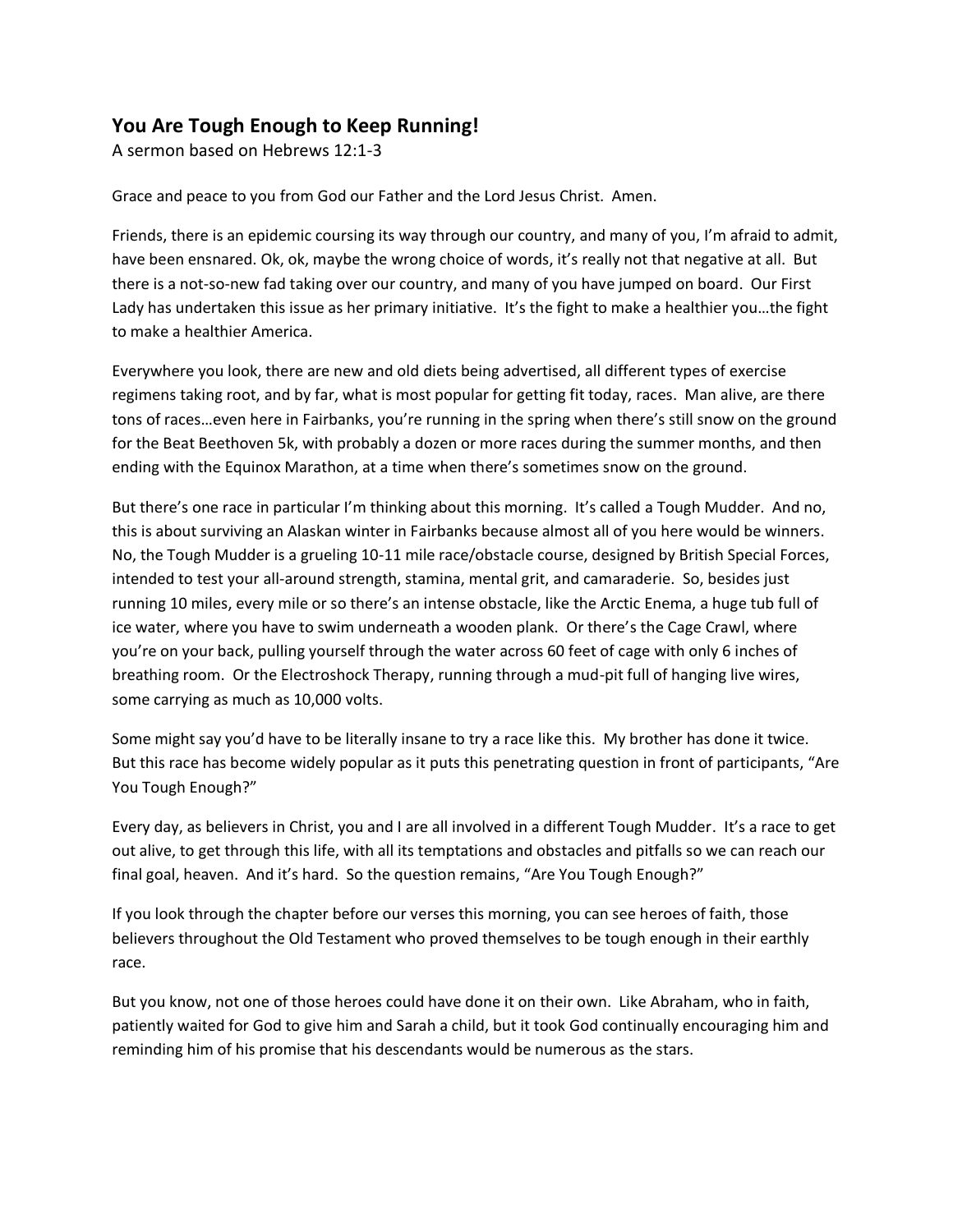Or like Moses, the leader, the rock of the Israelites as they journeyed from Egypt to the Promised Land over 40 years, but this from a man who originally tried every excuse in the book so he could get out of being Israel's deliverer. But God was with him.

And David, goodness, if ever there was a man who was after the Lord's own heart, David was it. But even he had his downfalls, adultery, murder, lies, deception.

That's just a small sampling of the Hall of Faith of Hebrews 11. All of these heroes were sinners just like you and me, and yet through them and through their God-give faith in Jesus, God did some incredible things. He made them tough enough.

That's the great cloud of witnesses surrounding us in our earthly journey. They aren't merely spectators, but these heroes serve as inspiring examples to you and me in our journey, or, what the writer to the Hebrews calls it, our "race," which in the Greek is the word from which our word agony comes. You see, this life, this race, isn't supposed to be a simple jog through the park. No, it's difficult. It's hard. It's a challenge involving immense exertion and intense struggle.

So, really, for a good comparison, it's like you and I are running a spiritual Tough Mudder. It's an extreme event where there's our goal, heaven, and our prize, the crown of eternal life, directly in front of us, and littered along the way…or, maybe a better word, strategically placed by Satan along the way are the obstacles, the barriers of sin we have to crawl under, climb over, jump across, run through, to make it to the other side.

So, are you tough enough? There's really no sugarcoating what's lying before us on our spiritual journey. We have an enemy, the devil, who is scarier than the deadliest psychopathic serial killer, who knows our every weakness, and who is not afraid to pull out all the stops in getting us to lose this race.

So, what obstacles are you facing? The Tough Mudder has the Fire Walker, where you're running among pits of blazing firewood. In our race, Satan blocks us with our pet sins, the sins we fall into time and time again, to the point where we don't even think about it as we're sinning, like the white, "harmless" lies that are never harmless, or the gossip that just naturally rolls off your tongue, or the cursing that has more or less become a normal part of your vocabulary. You're running through fire, and sooner or later you're going to get burned.

The Tough Mudder has the Hangin' Tough, where you swing on rings over a pool of ice-cold water. In our race, Satan tempts us with society, where the rules of what is right or wrong is constantly changing, and if you're not changing with the times and being more tolerant, then you're in the wrong, then you're discriminated against. And so, the temptation is to be more accommodating, but it takes just missing one ring of perfection, and you're falling, failing.

The Tough Mudder has Twinkle Toes, where you race across a narrow plank above a pond of ice-laden water. In our race, Satan has us running over a narrow plank as well, as you and I struggle to fight the urge to sin every day. But it only takes one poke, one nudge from the devil, and you lose your balance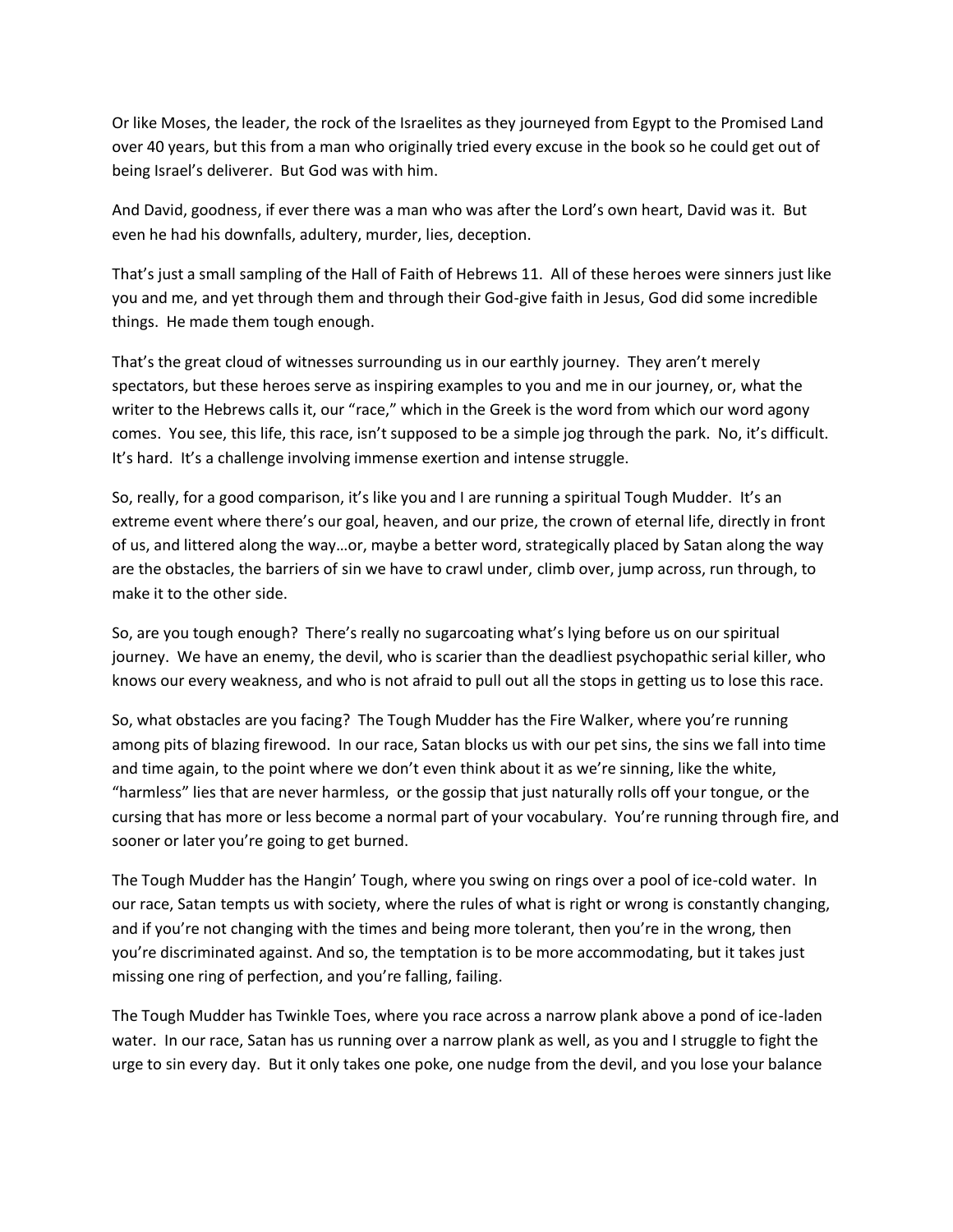and topple over into the pond of lust or hatred or greediness or depression or idolatry, sins that can drown us for eternity.

Fellow runners, it appears we are fighting a losing battle. If it's not the obstacles Satan has constructed that are hindering us, then you and I are the ones who are slowing ourselves down and tripping ourselves up.

The writer here tells us to "throw off everything that hinds and the sin that so easily entangles." He encourages us to rid ourselves of the extra clothing or equipment that only serves to slow us down on the course. The sense of pride, that "I can do it all by myself; I don't need God," throw it off. The attitude that "I'm going to do this because it's what I want to do, even if it's not what God wants me to do," throw it off. We need to because it's those thoughts, those attitudes that weigh us down and entangle us and trip us up and cause us to fall into sin time and time again.

There's so much hindering us in our spiritual race, you know, sometimes, we just want to scratch, just be done with it all, but that way leads to eternal death. Sometimes, we'd rather just sprint our way through, really be on guard against temptation at first, but on our own we can't keep up that pace. That way leads to death.

We could try to take it easy and coast the whole way through, but there's no way Satan's obstacles won't best us. That way leads to death.

Are you tough enough? I'm really not, and neither are you. Not by ourselves.

But you know, the Tough Mudder we call our earthly life, our spiritual fight, it's not an individual sport. The goal is not to be the one who gets done with the fastest time. No, the goal is just to finish, and to be able to do that, you need teammates.

To beat Satan's obstacles, we need help. We can't climb that 20-foot wall of sin separating us from God by ourselves. We need help. We need a teammate. And, by nothing but the grace of God, we have one. His name is Jesus.

You think we have it tough, that it seems sometimes the whole world is fighting against us. That God can't possibly know how difficult our obstacles are. That I'm the only one who is dealing with this struggle, and it's not fair.

Consider Jesus. I mean, take a serious look at Jesus and everything he endured for you. He ran his race perfectly, in spite of every assault Satan threw his way, and look through the gospels and you'll see plenty, far more than you and I have suffered. But Jesus overcame them every time, unscathed.

But he knew our struggles. He saw us slipping and falling into sin, and climbing and falling into sin, and swinging and falling into sin, so Jesus did what made him happy.

For his joy, Jesus, who is the author of our faith, the one who created it in us, and who is the perfecter, the one who has promised he will bring our faith to perfect completion, which means he'll bring us to